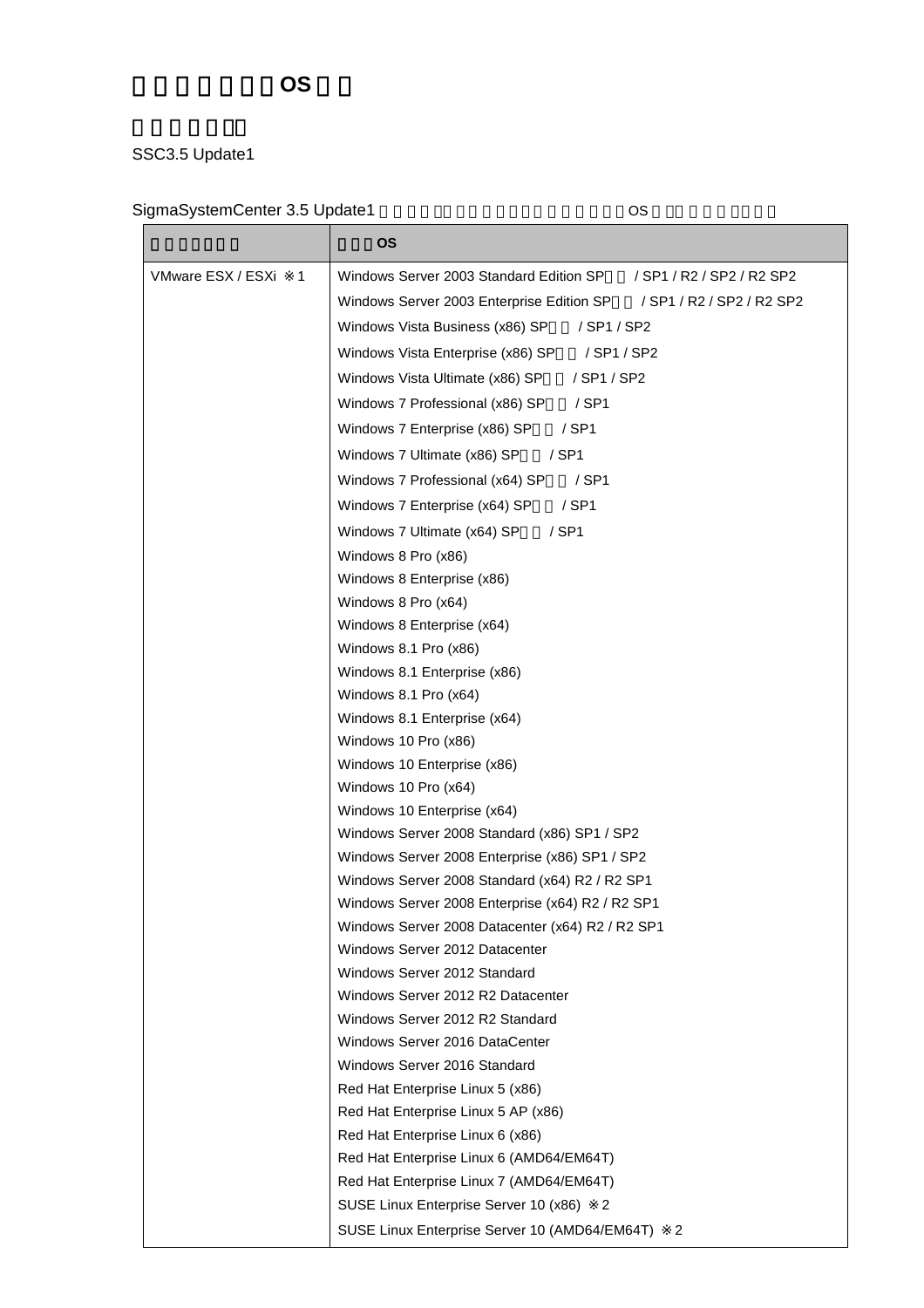|                                     | <b>OS</b>                                                                         |  |  |
|-------------------------------------|-----------------------------------------------------------------------------------|--|--|
| <b>Citrix XenServer</b>             | Windows Server 2003 Standard Edition SP2 / R2 SP2<br>2                            |  |  |
|                                     | Windows Server 2003 Enterprise Edition SP2 / R2 SP2<br>2                          |  |  |
|                                     | Windows Vista Business (x86) SP2                                                  |  |  |
|                                     | Windows Vista Enterprise (x86) SP2                                                |  |  |
|                                     | Windows Vista Ultimate (x86) SP2                                                  |  |  |
|                                     | Windows 7 Professional (x86) SP                                                   |  |  |
|                                     | Windows 7 Enterprise (x86) SP                                                     |  |  |
|                                     | Windows 7 Ultimate (x86) SP                                                       |  |  |
|                                     | Windows Server 2008 Standard (x86) SP2                                            |  |  |
|                                     |                                                                                   |  |  |
|                                     | Windows Server 2008 Enterprise (x86) SP2<br>Windows Server 2008 Standard (x64) R2 |  |  |
|                                     |                                                                                   |  |  |
|                                     | Windows Server 2008 Enterprise (x64) R2                                           |  |  |
|                                     | Windows Server 2008 Datacenter (x64) R2                                           |  |  |
|                                     | Red Hat Enterprise Linux 5 (x86)                                                  |  |  |
|                                     | Red Hat Enterprise Linux 5 AP (x86)                                               |  |  |
| Windows Server 2008 R2              | Windows Server 2003 Standard (x86) SP2 / R2 SP2<br>2                              |  |  |
| Hyper-V<br>3<br>Windows Server 2012 | Windows Server 2003 Enterprise (x86) SP2 / R2 SP2<br>$\overline{2}$               |  |  |
| Hyper-V<br>3                        | Windows 7 Professional (x86) SP<br>/ SP1                                          |  |  |
| Windows Server 2012 R2              | $/$ SP1<br>Windows 7 Enterprise (x86) SP                                          |  |  |
| Hyper-V<br>3                        | Windows 7 Ultimate (x86) SP<br>/ SP1                                              |  |  |
| Windows Server 2016<br>Hyper-V<br>3 | Windows 7 Professional (x64) SP<br>/ SP1                                          |  |  |
|                                     | / SP1<br>Windows 7 Enterprise (x64) SP                                            |  |  |
|                                     | $/$ SP1<br>Windows 7 Ultimate (x64) SP                                            |  |  |
|                                     | Windows 8 Pro (x86)                                                               |  |  |
|                                     | Windows 8 Enterprise (x86)                                                        |  |  |
|                                     | Windows 8 Pro (x64)                                                               |  |  |
|                                     | Windows 8 Enterprise (x64)                                                        |  |  |
|                                     | Windows 8.1 Pro (x86)                                                             |  |  |
|                                     | Windows 8.1 Enterprise (x86)                                                      |  |  |
|                                     | Windows 8.1 Pro (x64)                                                             |  |  |
|                                     | Windows 8.1 Enterprise (x64)                                                      |  |  |
|                                     | Windows 10 Pro (x86)                                                              |  |  |
|                                     | Windows 10 Enterprise (x86)                                                       |  |  |
|                                     | Windows 10 Pro (x64)                                                              |  |  |
|                                     | Windows 10 Enterprise (x64)                                                       |  |  |
|                                     | Windows Server 2008 Standard (x64) R2 / R2 SP1                                    |  |  |
|                                     | Windows Server 2008 Enterprise (x64) R2 / R2 SP1                                  |  |  |
|                                     | Windows Server 2008 Datacenter (x64) R2 / R2 SP1                                  |  |  |
|                                     | Windows Server 2008 Standard (x86, x64) SP1 / SP2                                 |  |  |
|                                     | Windows Server 2008 Enterprise (x86, x64) SP1 / SP2                               |  |  |
|                                     | Windows Server 2012 Datacenter                                                    |  |  |
|                                     | Windows Server 2012 Standard                                                      |  |  |
|                                     | Windows Server 2012 R2 Datacenter                                                 |  |  |
|                                     | Windows Server 2012 R2 Standard                                                   |  |  |
|                                     | Windows Server 2016 DataCenter                                                    |  |  |
|                                     | Windows Server 2016 Standard                                                      |  |  |
| Red Hat Enterprise Linux            | Red Hat Enterprise Linux 6 (x86)                                                  |  |  |
| KVM                                 | Red Hat Enterprise Linux 6 (AMD64/EM64T)                                          |  |  |